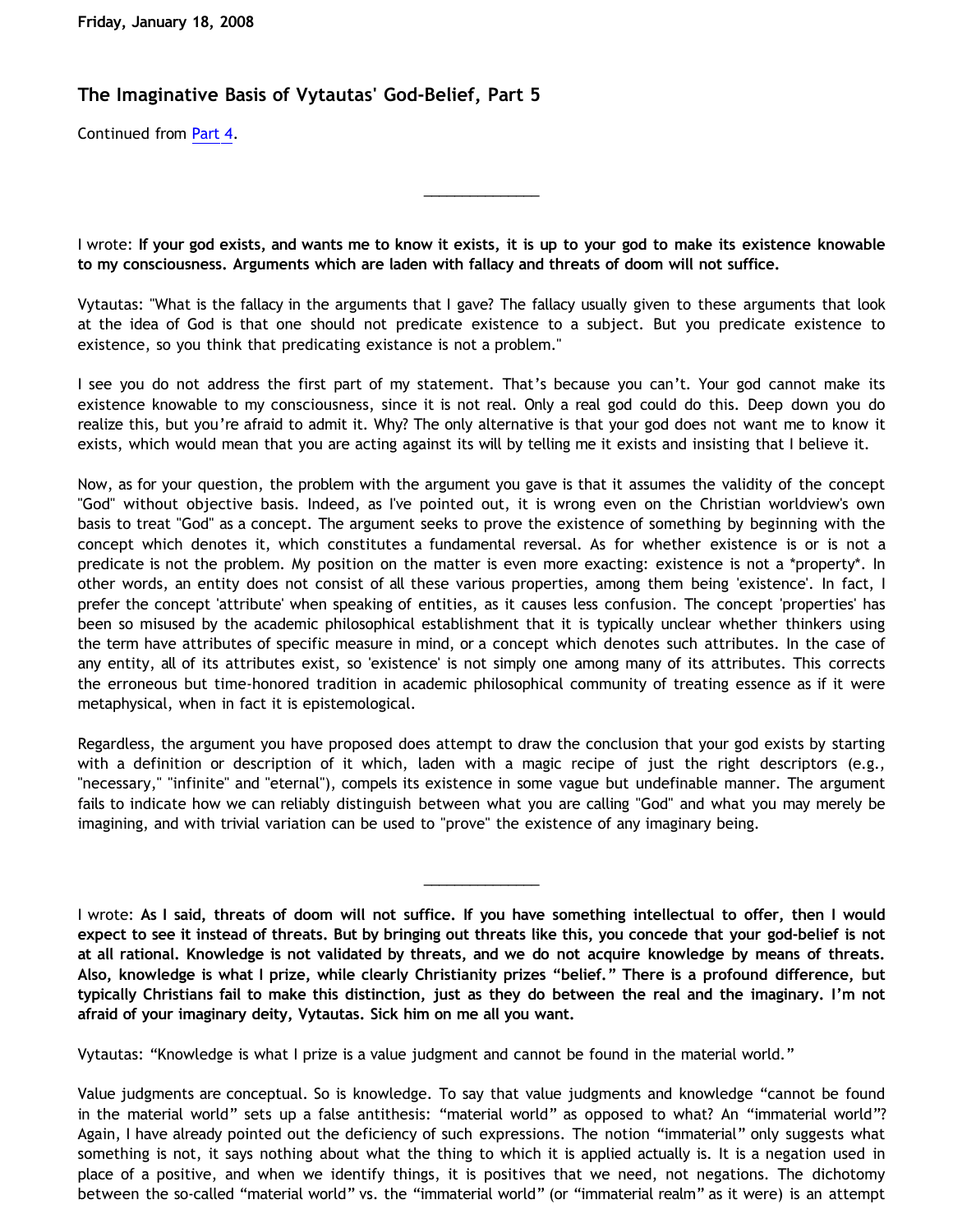to mask the subject-object relationship which is the issue with which we really need to deal when defining a worldview. In terms of the subject-object relationship, we have the knower on the one hand (the subject), and what he knows on the other (the object). Both exist in reality, both exist in the universe. What the expression " immaterial realm" attempts to smuggle into the relationship is a third element, one which does not actually exist but which seems valid in the minds of those who do not understand the world and their own minds in terms of the subject-object relationship.

Now, if you are saying that value judgments cannot originate in "this world" (as opposed to some realm that you imagine), then you're conceding that whatever you consider to qualify as "value judgments" have no relevance in "this world," while mine do. So you're again at a disadvantage here. You're on my territory because my worldview takes this world on its own terms, while your worldview holds as its standard an imaginary realm which contradicts everything we find in this world.

Vytautas: "If this [is] a claim about knowledge, then on your view of knowledge it is something that you identify by means of reason. But values are things that we aim for, and if history has no goal or propose [goal], then it is not a statement based on the objective world."

History is the written record of what has in fact happened over a span of time (e.g., between such-and-such date and such-and-such date) in a defined setting (such as a geographical area – e.g., the history of France, a field of study – e.g., the history of musical composition, or some momentous event – e.g., the history of the American Revolution). Goal-setting begins at the level of the individual; we each set our own goals. No one is setting goals for an entire compass of historical events; we simply do not have such control. So to apply "goal" to history as such commits the fallacy of the stolen concept: it ignores the genetic roots of the concept 'goal' by mischaracterizing the nature of any goal-setting consciousness.

Vytautas: "The beliefs that the Christian has depends on God,"

Actually, the Christian's beliefs depend on primitive philosophy, specifically including the reversal of the proper orientation between the subject and its objects (such that the subject has metaphysical primacy over its objects), acceptance of a long series of stolen concepts, package deals, frozen abstractions, anti-concepts, false projections, and failure to distinguish between fact and fantasy on a consistent basis. By claiming that these beliefs "depend on God" is an attempt to conceal its dependence on a smorgasbord of conceptual errors which the believer himself generally does not understand in the least.

Vytautas: "and the fear of him is the beginning of wisdom."

The "wisdom" which this expression has in mind is essentially nothing more than cowering before an imagined force of intimidation. It stems from the view that man needs to be intimidated into certain actions, which would only be needed if men were not freely choosing that action on their own uncoerced judgment. This is why Christians typically resent atheists, especially outspoken atheists – such as myself – who do not accept theism's false premises. They resent us because they envy us. We're free, enjoying our lives on our own terms, guilt-free and psychologically liberated. Christians can't stand this because they want to live this way, but are afraid something bad is going to happen to them if they allow themselves to stray long enough to taste the nectar of life which their religion denies them and from which its teachings require them to abstain.

Vytautas: "You would say that emotion is not a good foundation for knowledge,"

Emotion presupposes at least some knowledge, so to cast emotion as the foundation of knowledge would commit the fallacy of the stolen concept. The bible even says that "fear is the beginning of knowledge" (Prov. 1:7) only tells us how little its authors understood the nature of knowledge. That Christians today put any stock in such verses, only tells us that they have a long way to go in understanding how the mind really works.

Emotions change, and they change according to what we learn about the world in the context of how the things we learn relate to what we value. Even if emotion could serve as the foundation of knowledge (and it can't), it would be ever-shifting, and thus so would anything standing on top of it, and it would have no direct tie to reality (which is supposed to be the object of our knowledge).

Vytautas: "but I fear God and trust that he rewards those who diligently seek him, so that it seems we have different starting points."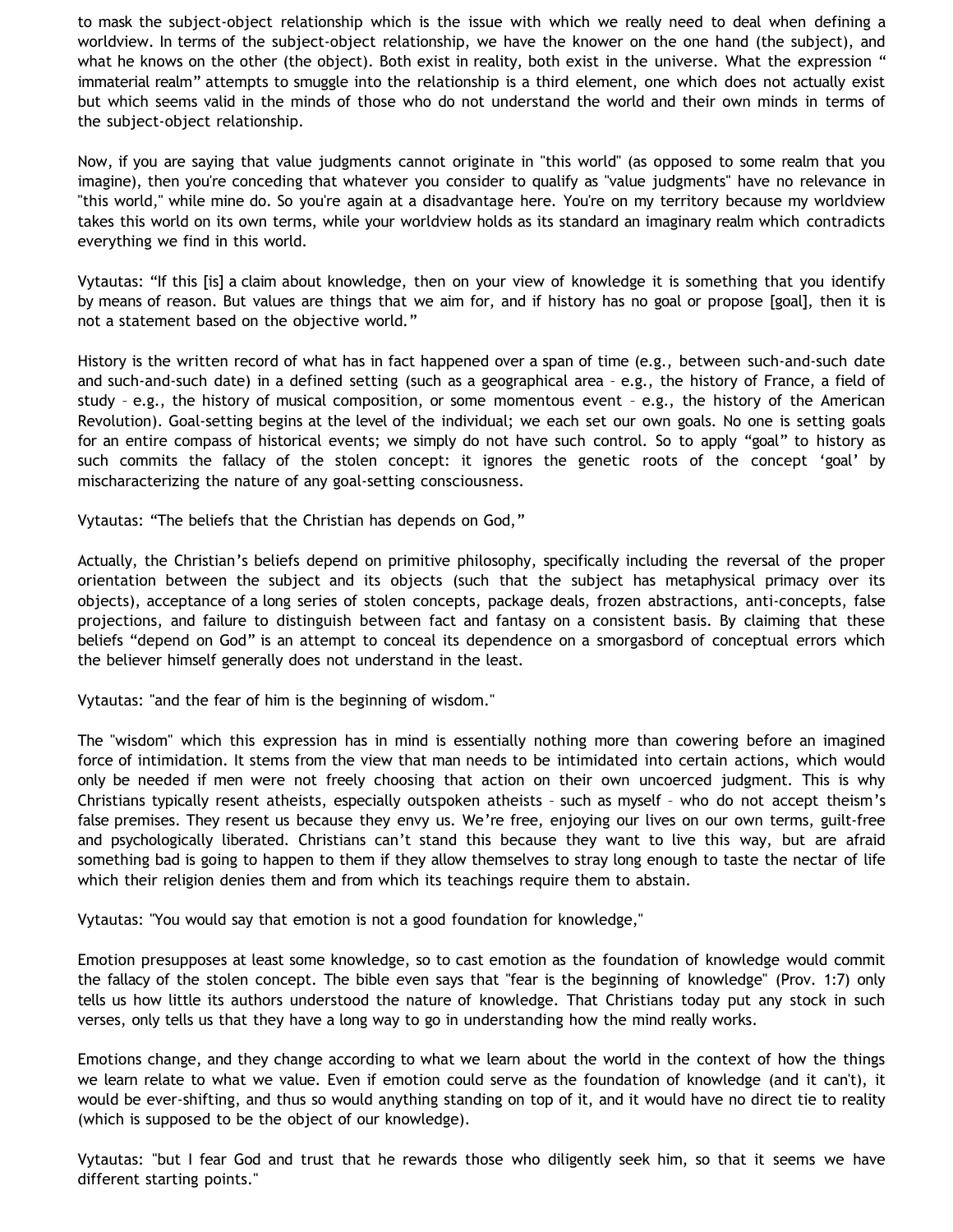Well, at least I have a starting point. I don't know what Christians think their starting point is. I've asked many. None come forward identifying their starting point or the means by which they have awareness of it in clear terms. So, I've stopped asking. But now that you bring it up, what is your starting point, and how does it not assume the truth of mine (the fact that existence exists)?

I wrote: **And I have answered your responses above. And still, you offer nothing to answer how I can distinguish between your god and what you may merely be imagining. In short, you offer nothing to demonstrate that your god is real. And when pressed on the matter, you resort to threats. That tells me all I need to know about your god-belief.**

\_\_\_\_\_\_\_\_\_\_\_\_\_\_\_

Vytautas: "By asking to distinguish between God and what I only imagine, then you think that God can only be imagined."

You affirm the existence of a conscious being which, for instance, created the universe by an act of will and guides human history by some "plan" it has authored. I find no facts in reality which suggests that such affirmations are true. But I can imagine something creating the universe by an act of consciousness. Ever see a cartoon? Cartoons are the product of some very inventive imaginations. In fact, I have pointed out numerous times that cartoons are the best analogy for the kind of world that Christianity envisions (see [here,](http://bahnsenburner.blogspot.com/2006/06/hays-on-cartoon-universe-premise-of.html) [here](http://bahnsenburner.blogspot.com/2006/06/steves-hays-ty-reaction-to-cartoon.html), here, [here,](http://bahnsenburner.blogspot.com/2006/06/strengths-of-cartoon-universe-analogy.html) [here](http://bahnsenburner.blogspot.com/2006/07/metaphysical-subjectivism-and.html) and [here](http://bahnsenburner.blogspot.com/2006/07/metaphysical-subjectivism-and_06.html), for instance).

Vytautas: "But what you imagine is a picture or impression of the material world, but God should not be thought of as image that has forms or colors."

Imagination is a selective rearrangement of things that one has perceived and encountered in reality, sometimes resulting in grotesque distortion upon grotesque distortion. Of course, I must rely on things that make sense to me in order for me to imagine something coherent, so of course whatever I imagine will never be faithful to what Christians describe as their god. What I imagine is probably not far from what you might find in a [Chick tract](http://www.weirdcrap.com/chick/). Jack Chick's renditions of the Christian god have a faceless being indicated only by an outline seated in a giant thrown looming over minuscule little angels which look like rodents cowering in its shadow. It is a bleak, empty picture, void of anything actually approaching life, personality, warmth, love and fatherliness, characteristics which Christians have historically applied to their god in tandem with the descriptors which undermine those characteristics.

But as far as trying to understand what Christianity claims about its god, I have only my imagination to go on, for they offer no alternative to this.

Vytautas: "If you think of God by conjuring an image in your mind, then that is sinful because you are fashioning an idol."

Of course, this doesn't address my challenge. In fact, it misses an important point, namely that Christians give me no alternative to relying on my imagination in any effort to comprehend what they describe as their god. If just trying to comprehend your god results in "sin," that's all the more reason to dismiss your religion as a jumble of hopeless contradictions and psychological boobytraps. It also shows how double-minded Christianity is. Jesus is "the word made flesh," according to Christian mytheology. And certainly anyone reading the gospel narratives, for instance, can imagine the Jesus they describe doing what they describe him doing in the context of those narratives. If "conjuring an image" of the Christian god is "sinful because [it is tantamount to] fashioning an idol," what about imagining Jesus, such as when he's walking on the waters of the lake with Peter? I can conjure this image in my mind. Is that "fashioning an idol" in my mind? According to the creeds, Jesus is "wholly God," right? So anyone who imagines Jesus walking on the waters of the lake when they read the gospel of Mark, for instance, is "sinning" because he's "conjuring an image" of his god? Yes, this is one very absurd worldview.

Vytautas: "But God is not an idol that cannot speak, since he has spoken in his word, so that we may know him."

Of course, what I imagine is something that can speak, too. So if the hallmark of an idol is that it cannot speak, then what I am imagining is not an idol. Of course, you say that your god "has spoken in his word," but I've not heard its voice. Have you? Now, I have read from a book which purports to be its word, but anyone can write a book and claim it is the word of an imaginary being. So again, your question-begging assumptions do nothing to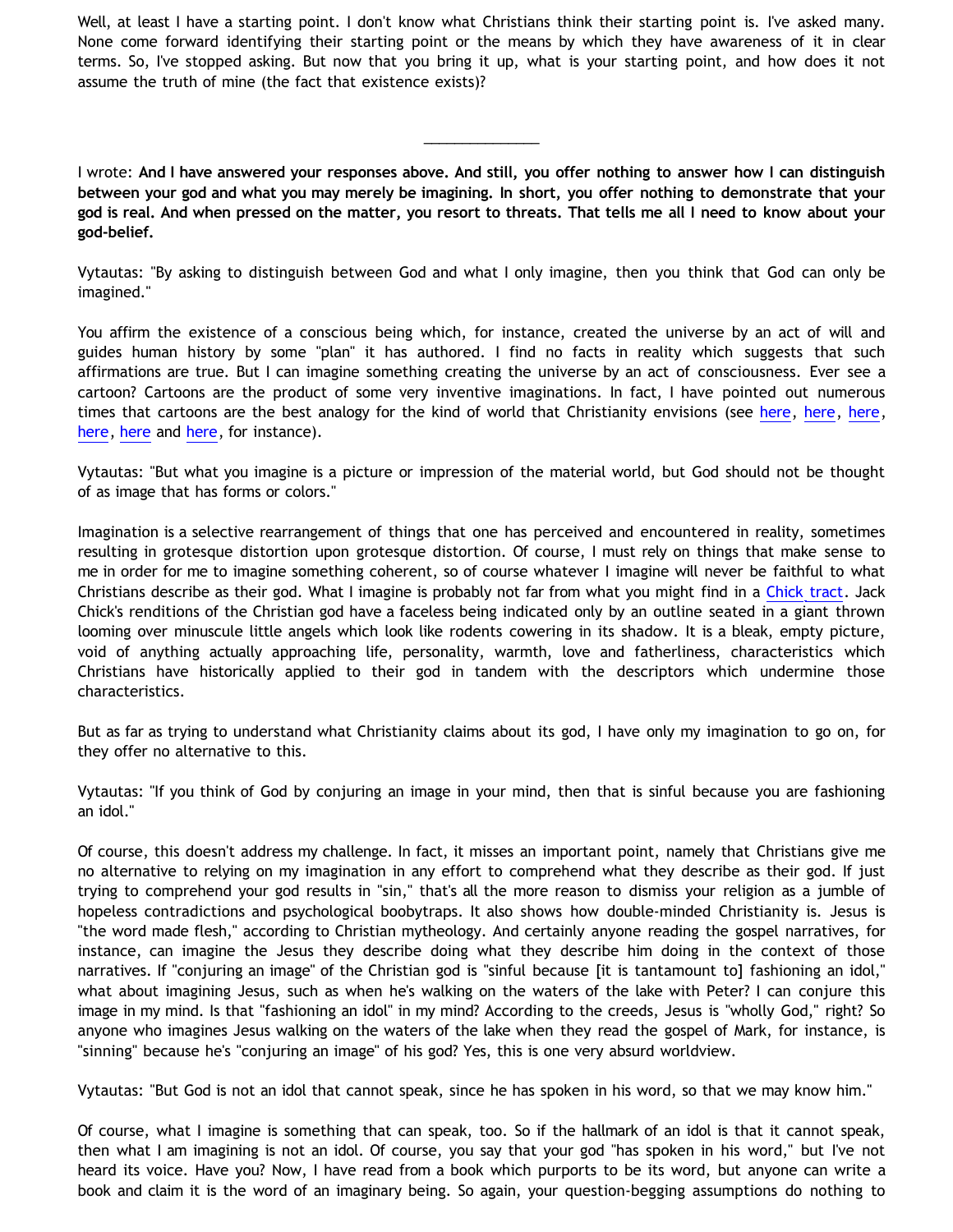move you closer to meeting my challenge.

Vytautas: "The Bible claims to be the word of God unlike Harry Potter or other fiction novels, and it gives an explanation of how we can be saved from the wrath to come."

And like Harry Potter novels, the bible describes things that we never see in reality, things which we can only imagine by ignoring what we know about reality (such as that young boys can fly on broomsticks or men can walk on unfrozen water, etc.).

If you believe the bible's claims about "the wrath to come" and are frightened by such attempts to psychologically coerce its readers, have at it - it's all yours. Meanwhile, if your Jesus is real and wants to make a personal appearance before me, like the book of Acts says he did for Saul on the road to Damascus, he knows where to find me. If he doesn't, then either he simply doesn't want me to believe (and therefore doesn't deserve anything remotely approaching devotion from me), or he doesn't exist. If he wants me to know him, he'll have to meet me on my terms. I cannot meet him on his terms, for he nowhere makes his terms clear.

Vytautas: "It tells of Jesus Christ who attests to the claim that he is God."

Yes, there are many stories about Jesus. Christians give me no good reasons to suppose it is anything other than a bunch of myths and legends.

Vytautas: "If you think Jesus never existed, then why are there four gospels testifying to this fact?"

You beg the question by assuming it's a fact that Jesus existed. Suppose someone asked, "If you think Harry Potter never existed, then why are there books testifying to this fact?" Like me, you would probably respond by pointing out that Harry Potter stories are fictional in nature. There you have my answer. Fiction sells. It sells today, it sold 2000 years ago, too.

Vytautas: "Did people make up the story in order to control others?"

It's quite possible, for religious belief is a very effective device for mind-control. If a person wanted to control others, what is the most effective way to accomplish this? If the goal is to bring people's wills into submission, which is what the bible is expressly all about, what better way than to break their will and their spirit by convincing them that they are evil and depraved.

Think of the imagery which the New Testament itself uses to characterize evangelists and proselytizers - it characterizes them as "fishers of men." You especially should be able to relate to this since you refer to yourself as ["the Privy Fisherman](http://privyfisherman.blogspot.com/)." Fishing involves effort applied to the task of catching fish, and requires luring them with bait. Characterizing proselytizers as "fishers of men" is no accident. Believers hoping to find converts need to lure people with the intention of entrapping them in their snares, thus depriving them of their freedom. And once the fish is caught, the fisher will gut it and package it as a uniform product. This is what happened to the believer himself, and now he wants to do it to others.

Vytautas: "But if bad people wrote the Bible, then how come it condemns man as evil and depraved?"

To break his will and his spirit, and thus make him easily dominated. It's all about subordinating man to something he is supposed to fear in his imagination. Convince a man that the fearsome thing he imagines is real, and he will break. "Faith in the supernatural always begins as faith in the superiority of others." (Rand)

Vytautas: "The better explanation is God has spoken to us by means of the words written in Scripture."

No gods have spoken to me. Even the bible says there is no private revelation.

I wrote: **I can imagine your god, yes. But again, the imaginary and the real are not the same thing. What I imagine is imagination; it is not real. To "know" your god, it would have to exist, and you've not shown that it exists. You've simply asserted that it exists, while failing to distinguish between your god and what you are imagining. I am right to dismiss it, even if you don't like it, even if you want to threaten me with some kind of**

\_\_\_\_\_\_\_\_\_\_\_\_\_\_\_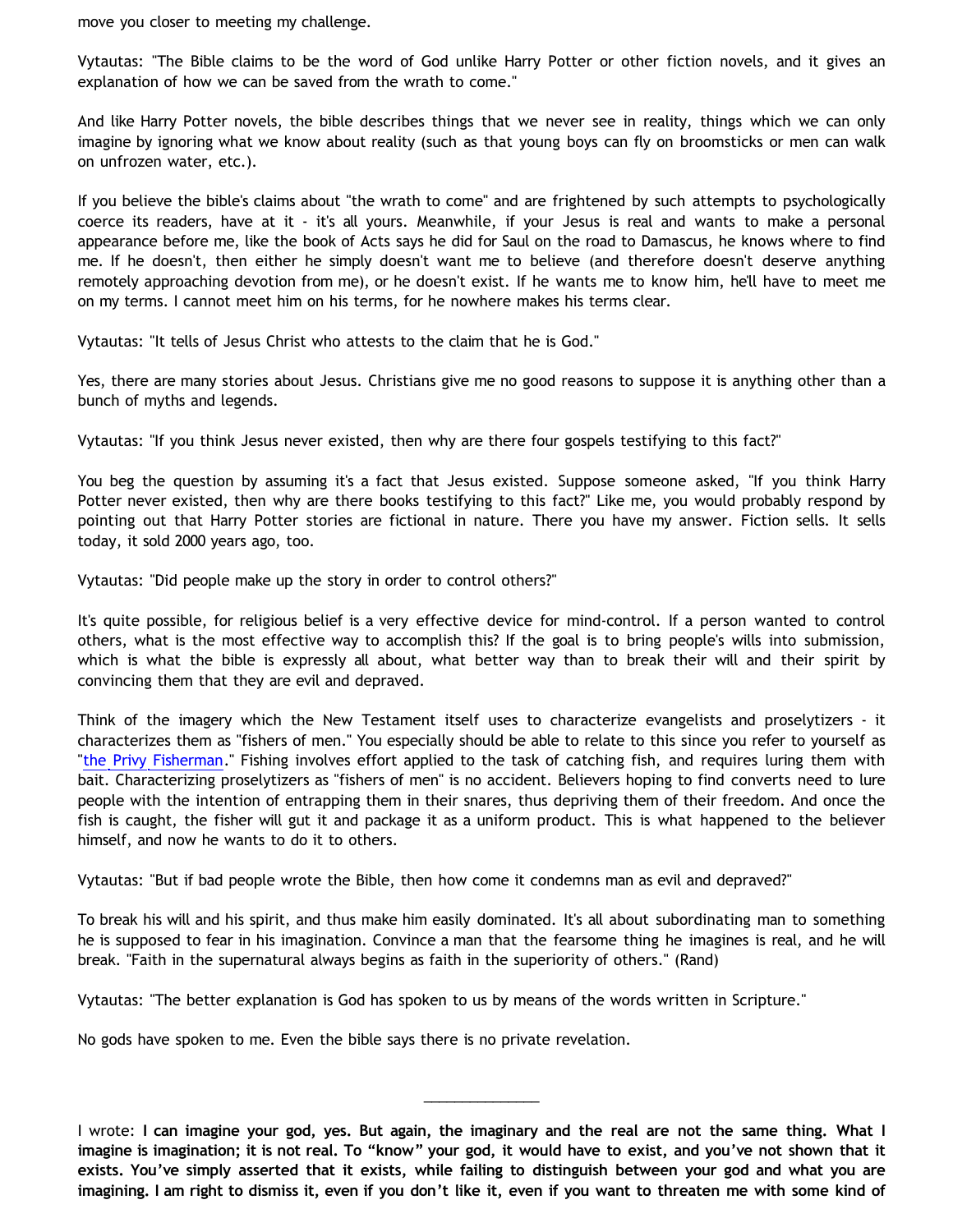**eternal cosmic doom. Such a move only discredits your position.And you've given me no reason to grant the possibility that your god exists. Is it possible that fallaciously derived conclusions are true? Not on their fallacious context. Is it possible that the imaginary and the real are the same? I certainly don't think so. Perhaps you do? Again, you give me no alternative to my own imagination as the means by which I can "know" your god. If I have to imagine it, then why would I accept as a possibility the idea that it actually exists? Blank out.**

Vytautas: "I don't think we can know our imaginations, since knowledge must be propositional, and an image is not a statement put into word format."

You confuse the object of knowledge with the form in which you possess your knowledge. And there is an important correction here: knowledge is conceptual, not "propositional." Propositions are not primaries - they are constituted by concepts. Concepts are the form in which we retain what we discover and identify in our experience. We can know what we imagine because imagine is volitional and as such it is something we can cognitively regulate.

Vytautas: "Images are the direct imprints of light entering through the eye."

Again, this is representationalism, and it has been refuted. Images are perceptible recreations using some kind of medium (such as a projection screen or print paper).

Vytautas: "Images have to be given an interpretation in order for them to be intelligible."

Interpretation applies to language, code systems and art. Before we can interpret an image, say like Bosch's Garden of Delights, we have to perceive it, and then we need to identify it. For instance, do you try to interpret an image before you know it's an image? I would suppose not. So how do you identify things? Not by means of interpretation. That comes later.

I wrote: **Exactly my point! No matter how many modes of sensation we might have, it will always be possible to posit the existence of something that exists beyond the reach of those sense modalities. We will always be able to imagine that there is something beyond the reach of our senses. And no matter what I imagine, I can say it exists beyond the reach of your consciousness, and on the basis of this supposition say you have no basis to dismiss its existence – for how could you know it doesn't exist if "by definition" it cannot be sensed? You have fallen for a big lie, Vytautas.**

\_\_\_\_\_\_\_\_\_\_\_\_\_\_\_

Vytautas: "If you must sense everything to know that it exists, then you could not know your mind exists."

I have not argued that one "must sense everything to know that it exists." But our senses are our contact with the world of entities which exist independent of us. This does not mean that I cannot infer the existence of things that I do not perceive from things that I do perceive. But such is a conceptual process, so to draw conclusions on such basis, it's best to have a good understanding of how concepts are formed and how we utilize them in the inferential process.

Remember also that consciousness is an axiom. If I know that I sense things, then I know that I sense things. Basic truths are tautological, so I do not need to infer the existence of my consciousness.

Vytautas: "But we know we have a mind because knowledge requires a person to form beliefs."

I know I have a mind because first I perceive things, and also because I can identify the fact that I sense things. And what's more, I identify this fact by means of concepts. A mind is essentially the ability of a conscious organism to do just this. It is not about "forming beliefs." We need concepts to do this in the first place, which means: we need to have already developed a storehouse of conceptual integrations in order to place confidence in various proposals. Belief is a sub-certain degree of confidence in a proposal. This is how we use the concept ' belief' in our day-to-day lives. For instance, if my co-worker asks "Where's Charlie?" I might respond, "I believe he 's gone to lunch." I'm not certain that he's gone to lunch, but I do know that Charlie tends to go to lunch at this time everyday. However, I didn't see him go to lunch, and he didn't tell me he was going to lunch. By stating that "I *believe* Charlie went to lunch," I am implicitly alerting my co-worker to the fact that I'm not certain, that I could be wrong here.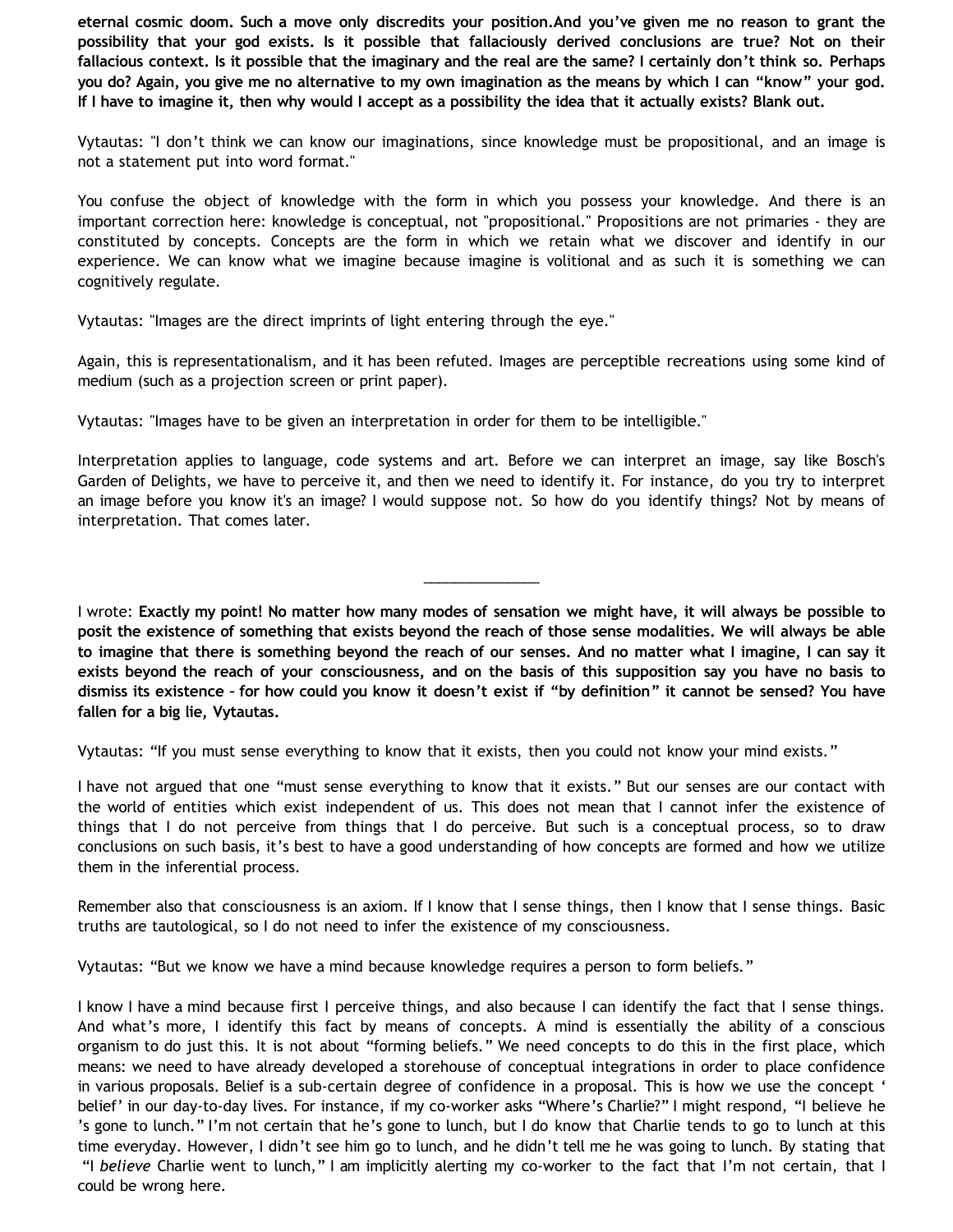Now ask yourself this question, Vytautas, since you believe your god is real and that it is omniscient and infallible. Do you ever say that your god "believes" something to be the case? Typically you probably don't. In fact, I can't recall any passage in the bible which says its god "believes" such-and-such to be the case, but I could be wrong. It would, however, seem strange to say this about an omniscient and infallible mind. Rather, such a mind would " know" rather than "believe."

Vytautas: "If you say a necessary being is only imaginary, then you are saying the being is not necessary, but then you are only thinking of an idol and not God."

This is wordplay, and does not serve as an argument, nor does it help meet my challenge at all. You continue to endow descriptors with some kind of magic which is supposed to make whatever they're applied to real. That's not how we discover the existence of anything else that is real, so why would this be a valid cognitive operation in the case of your god? It is the kind of gimmick we would expect someone to use if what he worshiped is in fact only imaginary.

Besides, I've already pointed out that on my worldview, existence is necessary. And I know that existence is not imaginary. To say that existence is imaginary would commit the fallacy of the stolen concept. Do you understand this point? It is akin to saying "Consciousness does not exist." To make such a statement, one would have to possess consciousness. In other words, the statement denies one of the preconditions which makes utterance of the statement possible in the first place.

Vytautas: "God is necessary because without him you could not have contingent beings, since creation necessarily has a Creator."

One can easily replace "God" in this statement with anything he imagines, and it would carry the same force. Melissa, for instance, can easily say "Drodt'l is necessary because without him you could not have contingent beings, since creation necessarily has a Creator." Again, notice the circularity here: it assumes that whatever is classed as "contingent" (which is arbitrarily applied to anything distinct from the "Creator") was "created," thus necessitating a creator. And yet, there's no reason to suppose that the universe as such is "contingent." To suggest that it is, would commit the fallacy of the stolen concept, the same error one makes when he affirms the statement "Consciousness does not exist." Don't you see this?

Vytautas: "If you have matter without God, then it would not obey laws of nature."

Why? If it's the case that to exist is to be something, then nature is concurrent with existence. Existence is identity. To affirm otherwise is to embrace another stolen concept. If something exists, it is itself, simple as that. It does not require some consciousness to come along and give it identity or force it to act in accordance with its identity. This is at best superfluous, and there is no objective basis for supposing it. If something exists, it is its own identity, and it acts in accordance with its own identity by virtue of its existence. That's the law of causality: entities act in accordance to their own identity.

Vytautas: "But God preserves and upholds all of his creation by his power,"

Again this is all imaginary. We can imagine an invisible magic being controlling everything that we see in the universe, but the imaginary is not real. And what compels us to suppose that there is some consciousness controlling everything in the universe, if not the primacy of consciousness metaphysics? This view has been shown to be invalid. Why? Because it commits the fallacy of the stolen concept.

Vytautas: "so that in him we move and have our being."

Correction: It is in my *self* that I live and move and have my being.

Vytautas: "Why is there motion, if God does not exist?"

If I believed there were such a being as the Christians describe their god, I would ask: Why IS there any motion to begin with? Motion as such constitutes change, and change can only imply an imperfect state. If something is perfect, why would it change? The Christian god is supposed to be unchanging. The source of change, then, we are thus told, is something that doesn't change. Why believe this? Also, the Christian god is said to be perfect,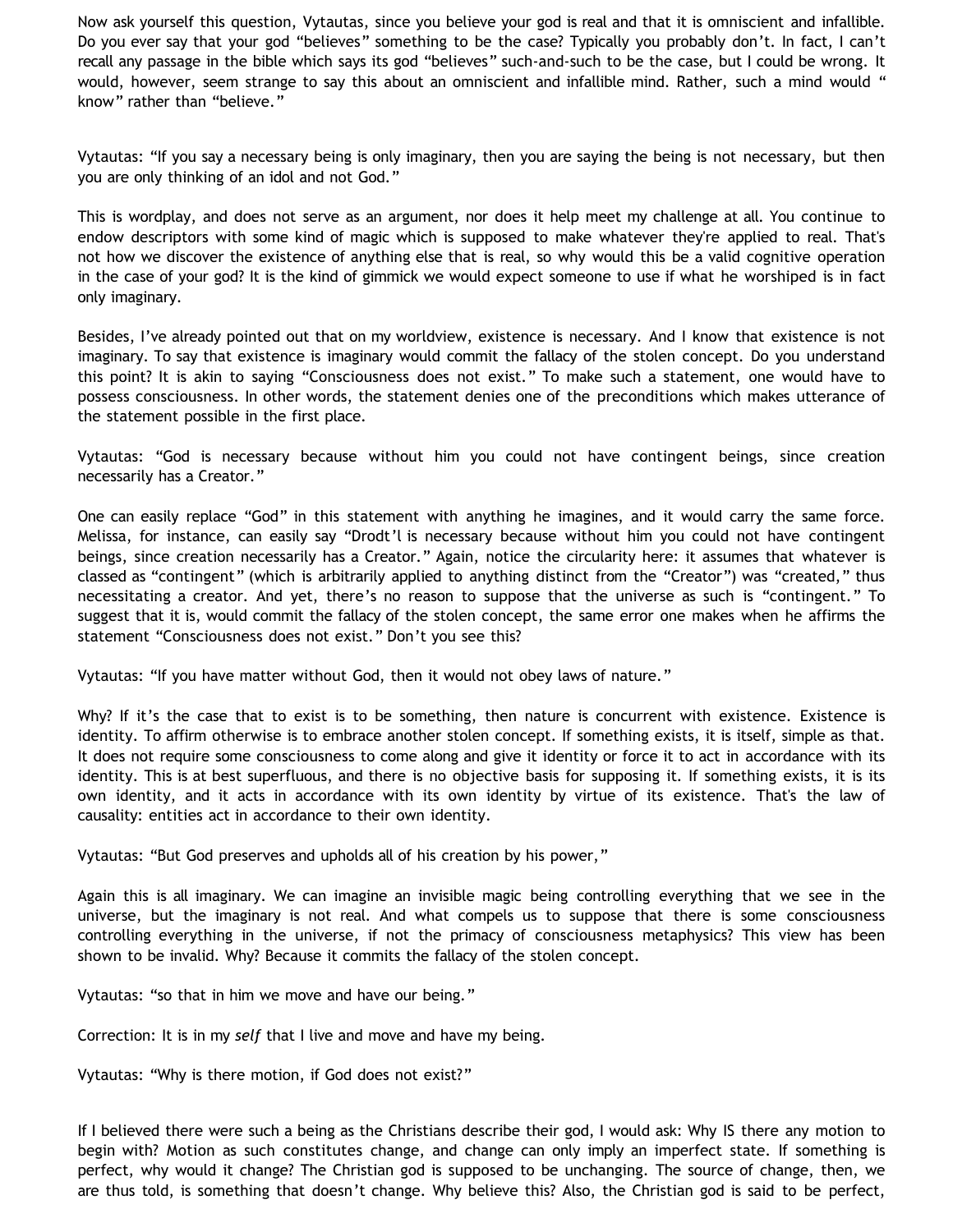and it is also said to be a creator. Is it then a perfect creator? Well, to be a perfect creator, anything it creates would also have to be perfect. For a creator of something imperfect could not be rightly called a perfect creator. Is this universe "perfect"? By what standard would someone say it is? Name one thing in this universe that is perfect (aside from Allan Holdsworth or Randy Rhoads, and that's due to their own effort).

\_\_\_\_\_\_\_\_\_\_\_\_\_\_\_

I wrote: **No, I wouldn't expect you to make the error quite as blatant as this. But in terms of epistemological principles, as I explained, this is essentially what you are doing. You have stated in more ways than one that the meaning of the term 'God' is sufficient to indicate its actual existence. As I pointed out above, this is a perverse reversal. We don't do this with anything else that we discover in reality. Discovery comes first, and always by some objective means. Then we identify what we discover, and only then it can be integrated into the sum of our knowledge without contradicting it. But even here we sometimes make mistakes. In the case of your god, you performatively concede that it is imaginary because you've shown that you have the whole process backwards. You see, if you could explain how you have awareness of your god, how you discover its existence (not simply imagining it from the inputs found in a storybook), then we can investigate whether or not you've accurately identified what it is you call "God." You've identified it with several properties. If we can determine that what you've applied these properties to is actually real, then we can check out whether or not it actually possesses the properties you've attributed to it. So you're far from done, Vytautas. In fact, you've not even gotten started. You simply claim that something exists. You don't even explain how you have awareness of it; in fact, it's not even clear whether or not you think you have awareness of it, since you've not made this point clear in your case.**

Vytautas: "Here is another way of looking at the concept of God and seeing how he exists. God is that which nothing greater can be conceived."

In other words, God is the greatest thing imaginable. The persistence of this kind of argument only confirms the relevance of my challenge. For it implicitly acknowledges the role of imagination in coming to the conclusion that a god exists.

Vytautas: "You said you can imagine this in your mind. If you can only conceive that which nothing greater can be conceived in the mind, then you are not thinking of that which nothing greater can be conceived because to exist in reality is greater that just existing in the mind."

How does the imaginer know that he has reached the limits of his imagining abilities?

Vytautas: "Greater is that which is best, so that real things are better than just images in the mind."

But simply because someone can imagine something, does not mean that what he imagines is real. Surely you recognize this. Also, you again show a proclivity to use descriptors as sufficient to indicate your god's existence. Slap the word "greatest" or "best" on what you have imagined, and since "real things are better than just images in the mind," what you have imagined must be real, because you've already described it as "greatest" or "best." So again, we have the attempt to define a god into existence. This is the essence of the ontological argument, and it is in my view the argument that is most consistent with the metaphysics of god-belief, namely the primacy of consciousness. But in this case, we observe the apologist granting his own consciousness the ability to create his god ex imaginatio, as if his imagining it necessitates that it exists. Beyond that, the argument is simply an amusing exercise in silliness.

Vytautas: "We know about God because he gave us propositions in the mind of man, so that men can know that he was created by God."

What propositions has your god put into my mind, and how do you know your god put them there? Did a little voice tell you this? This is just another version of the tired old "I just know" argument. It's not even an argument, it's just an assertion backing up another assertion which can't be validated in the first place. And it exhibits a profound misunderstanding of the nature of propositions. Propositions are formed by integrated concepts together, and concepts are formed ultimately by integrating percepts. There's no need to point to an invisible magic being to explain where propositions come from.

\_\_\_\_\_\_\_\_\_\_\_\_\_\_\_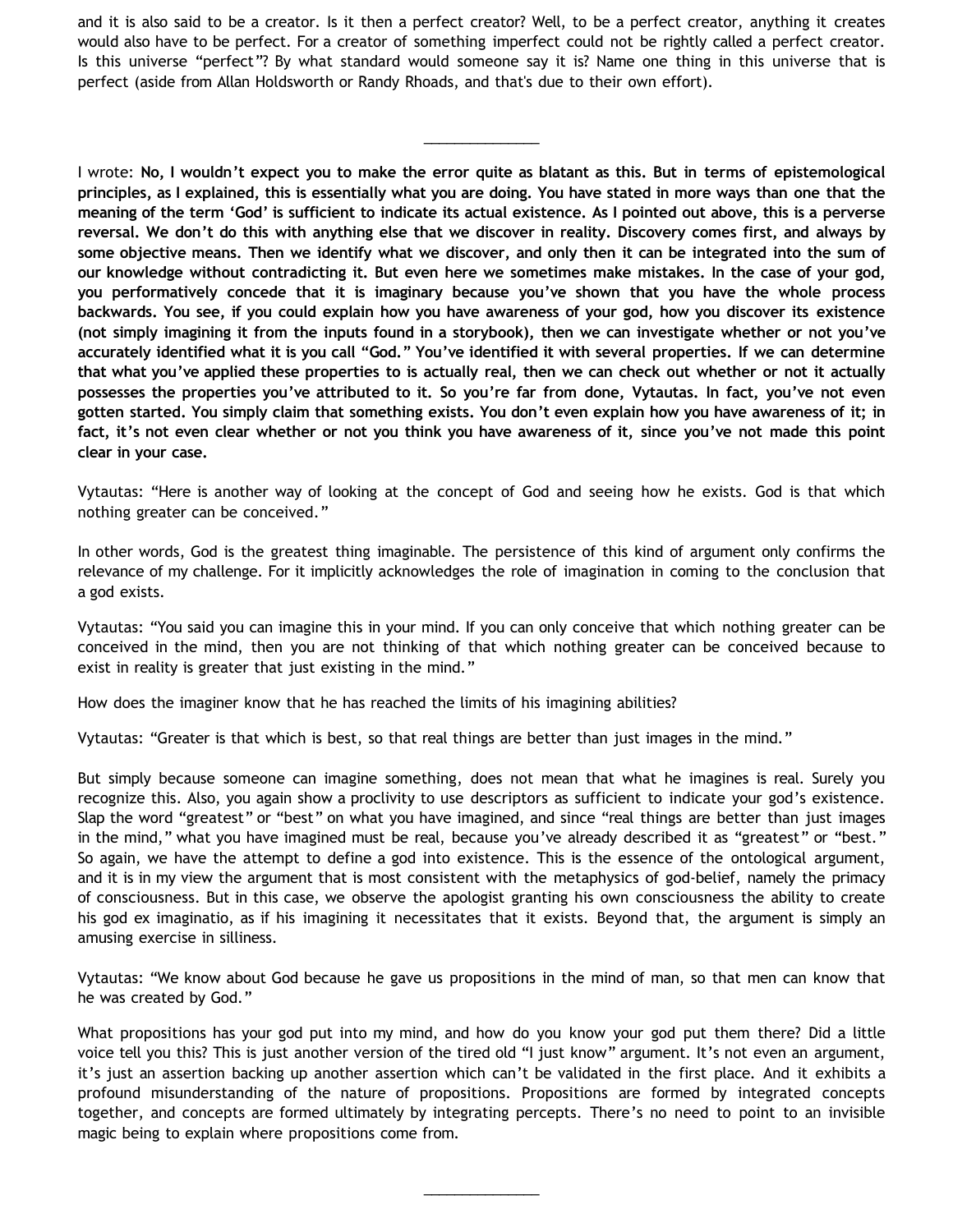I wrote: **Your consciousness is not guided by an epistemology which reliably distinguishes between the real and the imaginary. That is why you're having such a hard time with this. Concepts are not analogies, they are integrations. Your "God" is neither concept nor analogy, but a fiction, a fantasy, a figment of your imagination which you have enshrined as an alternative reality to the reality which actually exists and which you perceive with your senses.**

Vytautas: "Epistemology deals with what we know, and metaphysics deals with what is real and what is imaginary or not real. So you say God is only a fiction which means God does not exist."

I say that the unreal is unreal, that the fictional is not real, that the imaginary is not real. I also say that Christians fail to explain how I can distinguish between their god and what they may merely be imagining. You, Vytautas, are a case in point.

Vytautas: "But God by definition has all perfections, and existence is perfection, since it is better to exist than not to exist. Therefore, God has existence."

Again you're trying to define your god into existence. Notice how your own procedure begs the question, for it assumes the conclusion that you're trying to establish. Otherwise you're drawing the "definition of God" from out of thin air, without reference to anything that actually exists, until you draw the dubious conclusion that it exists from the premise of the definition you arbitrarily gave to your god. Besides, as I have pointed out, definition is a property of concepts, not of entities which exist apart from man's consciousness. I see you have not grasped this point.

Vytautas: "You might say existence is not a predicate, but then you cannot say existence exists."

I can say existence exists, because it's true that existence exists. But existence is not a property, as if an entity were all these things plus the property of existing. That is not the Objectivist view. The Objectivist view is that an entity is its identity, that to exist is to be something, that existence is identity.

\_\_\_\_\_\_\_\_\_\_\_\_\_\_\_

I wrote: **You need to be a little more careful here. When you say "a chair" here, are you referring to a specific concrete, such as the chair you're sitting on? That is not something we define. Are you referring to the concept 'chair' which denotes not only the chair in which you're sitting, but also every chair that you've sat in, the chair I'm sitting in, and every chair that exists now, has existed, and will exist? That is what we define – the concept - not the concrete. The chair I'm sitting in obviously not imaginary; I wouldn't be able to sit on it if it were imaginary. It is a physical object, it exists, it is real. Also, I perceive it by means of my senses, which interact with the chair physically. None of this applies to your god, for it is imaginary. We do not perceive what is imaginary, we imagine it.**

Vytautas: "Where did we get the word chair if all we see is the chair?"

I see more than just the chair. I see other things, too, such as the table next to the chair, the things on the table, the person sitting in the chair, the wall, the pictures on the wall, the window on the other wall, the floor, etc. As for the word 'chair' we got this by means of invention: someone needed a perceptual symbol by which to represent the concept 'chair', so he invented the word "chair," and it stuck (i.e., others started using it to symbolize the same concept). Someone in Russia also needed a perceptual symbol for his concept of chair, and invented the word "kreslo" for it, and it stuck. Similarly, someone in Thailand needed a perceptual symbol for his concept of chair, and he invented the word "gaoee," and it too stuck.

Vytautas: "It would seem that our mind attaches the word chair to what we see, so that by some process we look at the chair and end up with word chair in the mind."

This view goes directly from what we perceive to a perceptual symbol for what we see, thus completely bypassing the conceptual level of cognition. The word "chair" actually symbolizes a concept. The word "chair" does not refer specifically to any one chair, but that's what your analysis is essentially proposing. The word "chair" is a symbol for the concept 'chair', and the concept 'chair' is an open-ended integration including all chairs which exist now, which have existed and which will exist. What's important is to recognize that we begin the process of forming concepts by first perceiving objects. Then we subsequently isolate and integrate those objects into concepts by